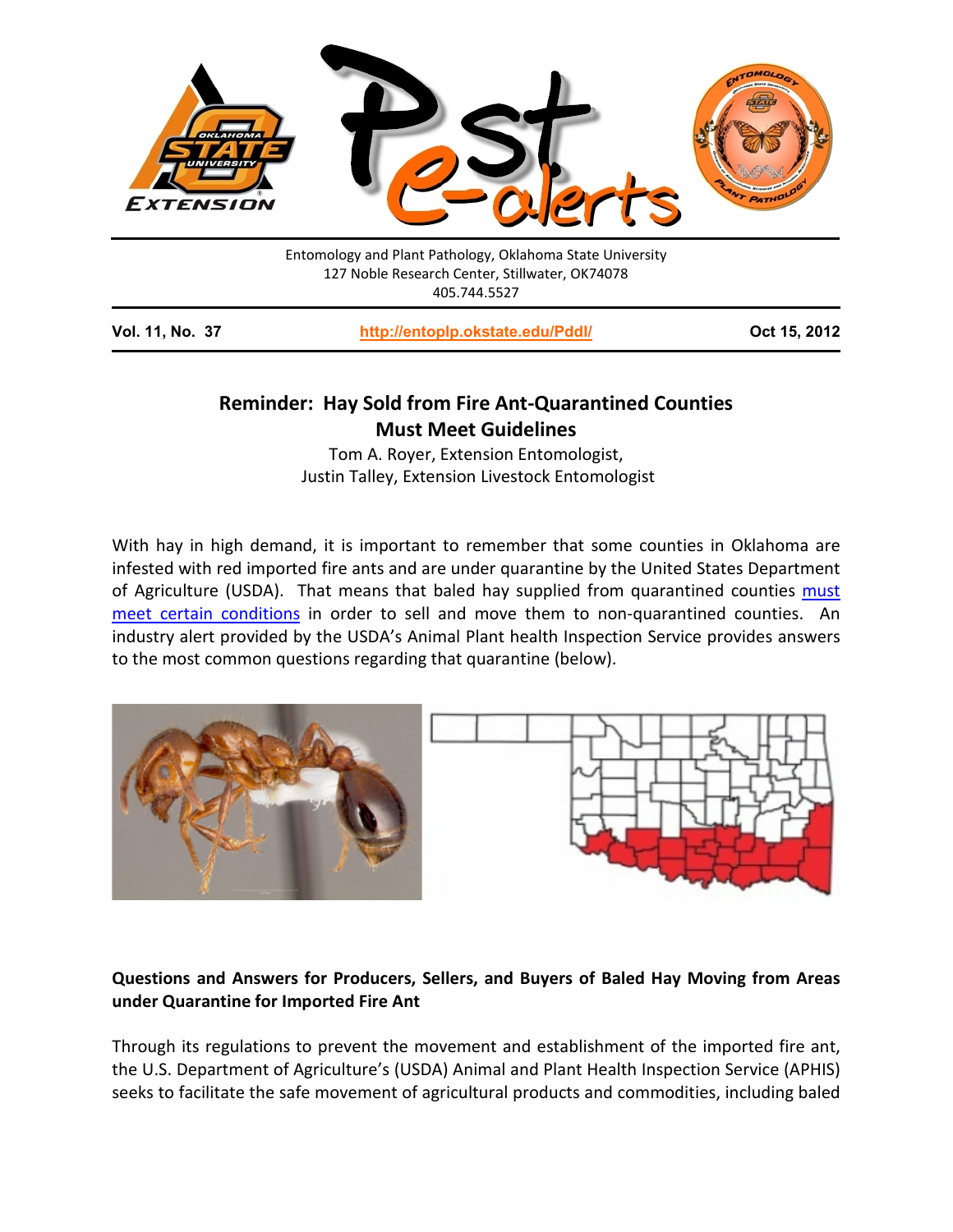hay, out of areas under quarantine for the pest. USDA's goal is to help support commerce, while guarding against the further spread of the imported fire ant. Weather conditions can prompt farmers to seek sources of hay for their livestock that may include hay from suppliers within areas of the country under quarantine for imported fire ant. While some hay produced in these areas is regulated from moving outside of the quarantine zone, most hay can move without restriction.

In addition, there are simple steps hay growers and suppliers inside the quarantine area for imported fire ant can take to ensure their product can move quickly and easily to where it's needed by farmers and livestock. APHIS is providing the following information to help respond to questions from farmers, ranchers, hay growers, and suppliers, as well as our State plant health regulatory partners, as they work to respond to adverse weather conditions and find important feed sources for livestock.

### **Q: What is the quarantine zone for imported fire ant?**

**A:** Most of the southeastern United States is currently under quarantine. In addition, most of Texas, southern Oklahoma, all of Dona Ana County in New Mexico, all of Orange County and parts of Los Angeles and Riverside counties in California, and all of Puerto Rico are under quarantine. To determine whether you are in a quarantine area, visit USDA's Web site at [http://www.aphis.usda.gov/plant\\_health/plant\\_pest\\_info/fireants/zipcode.shtml](http://www.aphis.usda.gov/plant_health/plant_pest_info/fireants/zipcode.shtml) and click the "Check your zip code now" link.

#### **Q: Under what conditions can baled hay leave the quarantine area without restrictions?**

**A:** Baled hay that meets any of the requirements below is not regulated and has no movement restrictions:

- For baled hay that is stacked, all bales **except** the bottom layer that is in direct contact with the ground.
- Hay that is cut, baled, loaded, and shipped without storage.
- Baled hay that is stored on an impervious surface such as hard pan (highly compressed soil), asphalt, concrete, etc.
- Baled hay that is stored elevated above the soil on pallets or tires or stored on landscaping cloth placed over the soil.

#### **Q: What kind of hay is regulated in these areas for imported fire ant?**

**A:** In quarantine areas, USDA only regulates baled hay and baled straw that are stored in direct contact with the ground, because it poses a risk for harboring imported fi re ants. This hay can move anywhere within the quarantine area. In addition, hay or straw from inside the quarantine area that is stored in direct contact with the ground can move outside the

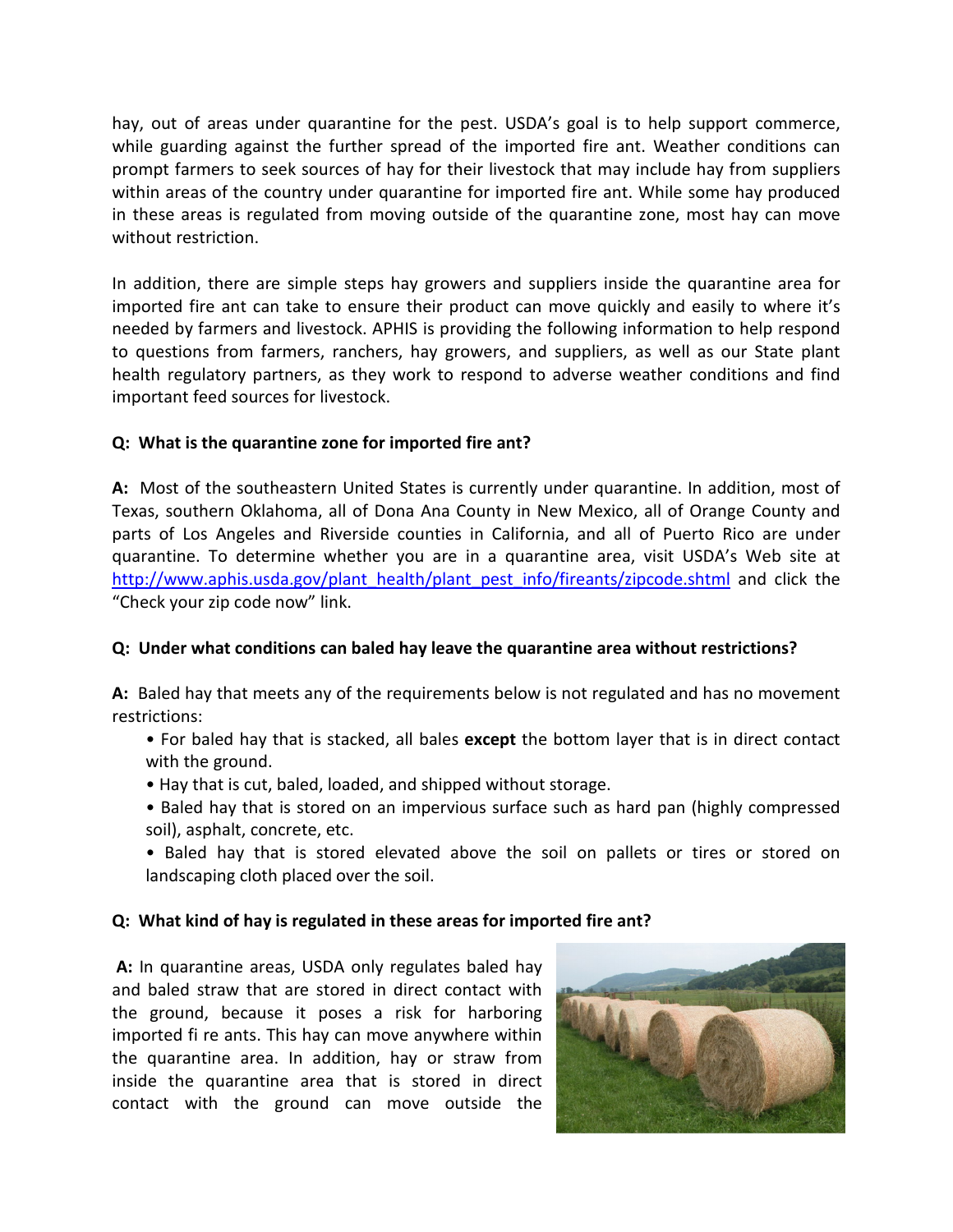quarantine area provided it has been inspected, found free of imported fire ant, and travels with a certificate or permit issued by the State department of agriculture or local USDA office.

You can find contact information for State departments of agriculture on the National Plant Board's Web site at [http://www.nationalplantboard.org/member/index.html.](http://www.nationalplantboard.org/member/index.html)

For local USDA offices, visit [http://www.aphis.usda.gov/StateOffices.](http://www.aphis.usda.gov/StateOffices) In addition, any hay that contains soil may not leave the quarantine area.

## **Q: What are some best management practices for baled hay storage that reduce the chance of fire ants infesting the hay?**

**A:** The best management approach is to reduce or eliminate fire ants on the property annually. Your local Extension specialist can provide guidance on how to accomplish this. To find contact information for your local Extension office, visit [http://www.nifa.usda.gov/Extension.](http://www.nifa.usda.gov/Extension)

In addition, the following storage practices can help reduce the risk of moving infested hay and straw:

- Applying fire ant bait (insecticide) around the outside of hay storage areas.
- Storing hay on an impervious surface such as asphalt, concrete, or hard pan.
- Elevating hay in the field onto a pallet or tire or placing it on landscaping cloth so it is not in direct contact with the ground.
- If available, requesting an inspection by a State inspector to certify that the hay is free of fi re ants.

Before the hay leaves the quarantine area, the shipper should place food such as a hot dog or peanut butter on a card close to the loaded bales on the trailer and then check for ants after an hour or so.

### **Q: What should buyers do when purchasing hay produced within a quarantine area?**

**A:** When placing the order, determine if the supplier is within the quarantine area for imported fire ant, using the "Check your zip code now" link above. Also, ask the supplier for hay that does not have fire ants, and visually inspect the hay bales when they are delivered to you. If possible, request that the hay be certified for movement by the State from which it is shipped. If you find any ants, contact your State department of agriculture or local Extension office. You can find this contact information using the links above.

### **Q: What threat does the imported fire ant pose to agriculture?**

**A:** Imported fire ants are destructive to agriculture and dangerous to animals and people. These ants will feed on the buds and fruits of numerous crop plants, especially corn, soybean, okra, and citrus. They can also girdle young trees. Large nests located in fields interfere with and damage equipment during cultivation and harvesting. Imported fire ants respond rapidly and aggressively to disturbances, and ant attacks inhibit field-worker activities. A single fire ant